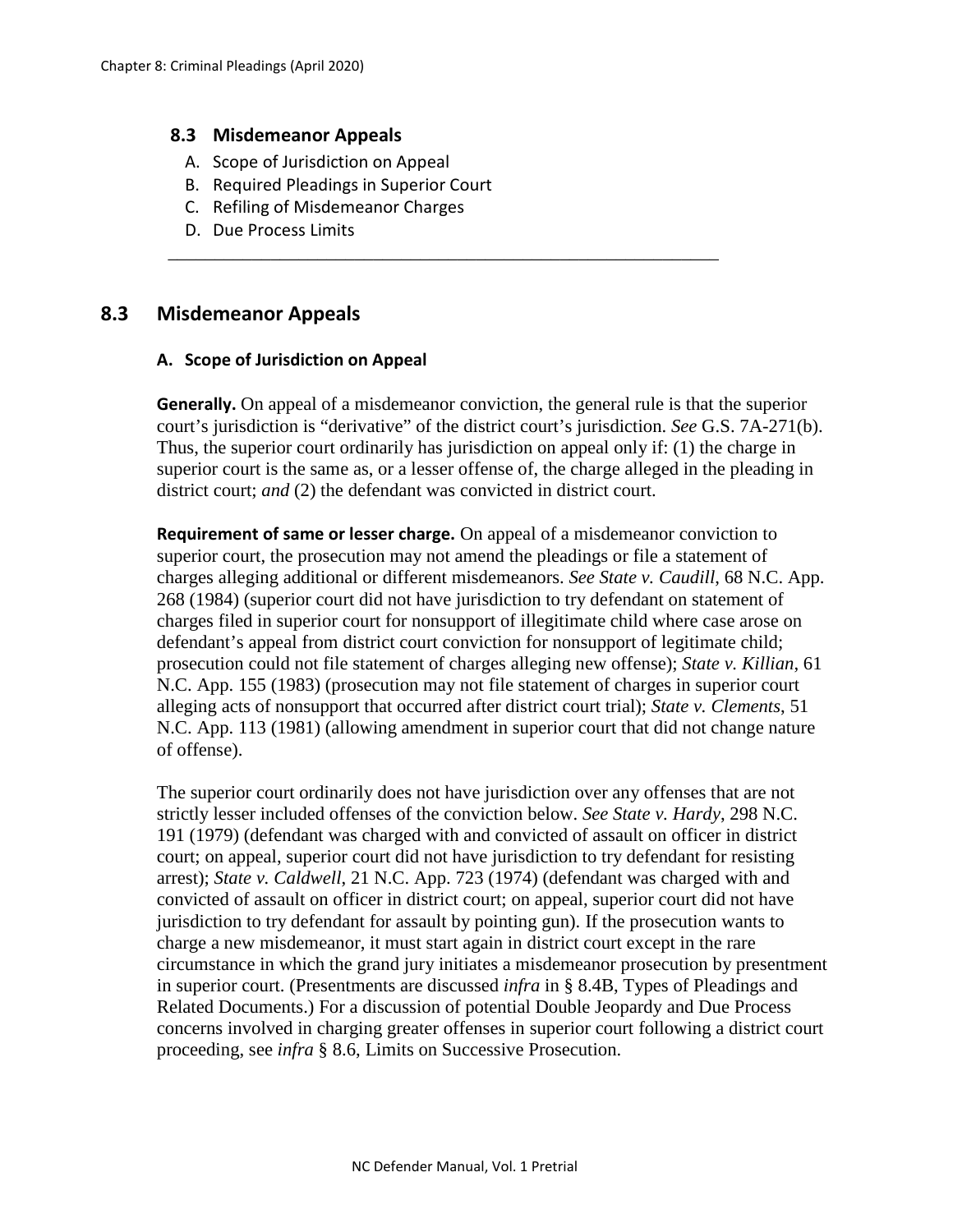**Requirement of conviction.** To confer appellate jurisdiction on the superior court, the defendant ordinarily must have been convicted of the offense charged in district court; it is not enough that a defendant was charged with the offense in district court. *See State v. Reeves***,** 218 N.C. App. 570 (2012) (where defendant was charged with impaired driving and reckless driving and State took voluntary dismissal of reckless driving in district court that was not pursuant to a plea agreement, reckless driving charge was not properly before superior court on appeal for trial de novo); *State v. Guffey*, 283 N.C. 94 (1973) (district court judgment indicated that defendant was convicted of impaired driving and was silent on whether defendant was convicted of charge of driving while license revoked; superior court did not have jurisdiction over charge of driving while license revoked); *State v. Phillips*, 127 N.C. App. 391 (1997) (in district court, defendant was tried and convicted of impaired driving, but State took voluntary dismissal of speeding charge; superior court lacked jurisdiction to try speeding charge on appeal of impaired driving conviction where voluntary dismissal was not pursuant to plea agreement); *see also State v. Joyner*, 33 N.C. App. 361 (1977) (reviewing court may assume procedural regularity in district court and may examine entire record to determine whether there was conviction that would support derivative jurisdiction of superior court); *State v. Wesson*, 16 N.C. App. 683 (1972) (sufficient evidence of conviction where district court judge sentenced defendant and set superior court bond, even though judge failed to fill in the disposition "guilty" on the judgment sheet).

**Exceptions.** There are two exceptions to the above rules. First, if the defendant appeals a district court judgment imposed pursuant to a plea agreement, the superior court has jurisdiction over any misdemeanor that was dismissed, reduced, or modified pursuant to that agreement. *See* G.S. 15A-1431(b); G.S. 7A-271(b).

Second, on appeal of a misdemeanor conviction, the superior court has jurisdiction to accept a guilty plea (but not to try the defendant) on any "related charge." G.S. 7A- $271(a)(5)$ . To utilize this provision, the prosecution must file an information in superior court charging the related misdemeanor, to which the defendant then enters a guilty plea. *See State v. Craig*, 21 N.C. App. 51 (1974) (on appeal of impaired driving conviction, superior court accepted plea to reckless driving; if reckless driving is "related charge" for which superior court may accept guilty plea, prosecution must file written information); G.S. 15A-922(g) (when misdemeanor is initiated in superior court, prosecution must be on information or indictment). If the defendant pleads guilty or is found guilty in superior court, the defendant also may request permission to enter a guilty plea to other misdemeanor charges pending in the same or other districts if certain procedural rules are followed. *See* G.S. 15A-1011(c); *see also infra* "Waiver by certain guilty pleas" in § 11.2D, Waiver (venue waived in this instance).

### **B. Required Pleadings in Superior Court**

The pleading in district court may be used as the pleading in superior court on a trial de novo. *See State v. Chase*, 117 N.C. App. 686 (1995) (information or indictment not required on appeal of misdemeanor because the case was not initiated in superior court within meaning of G.S. 15A-923(a)). Although the prosecution need not obtain an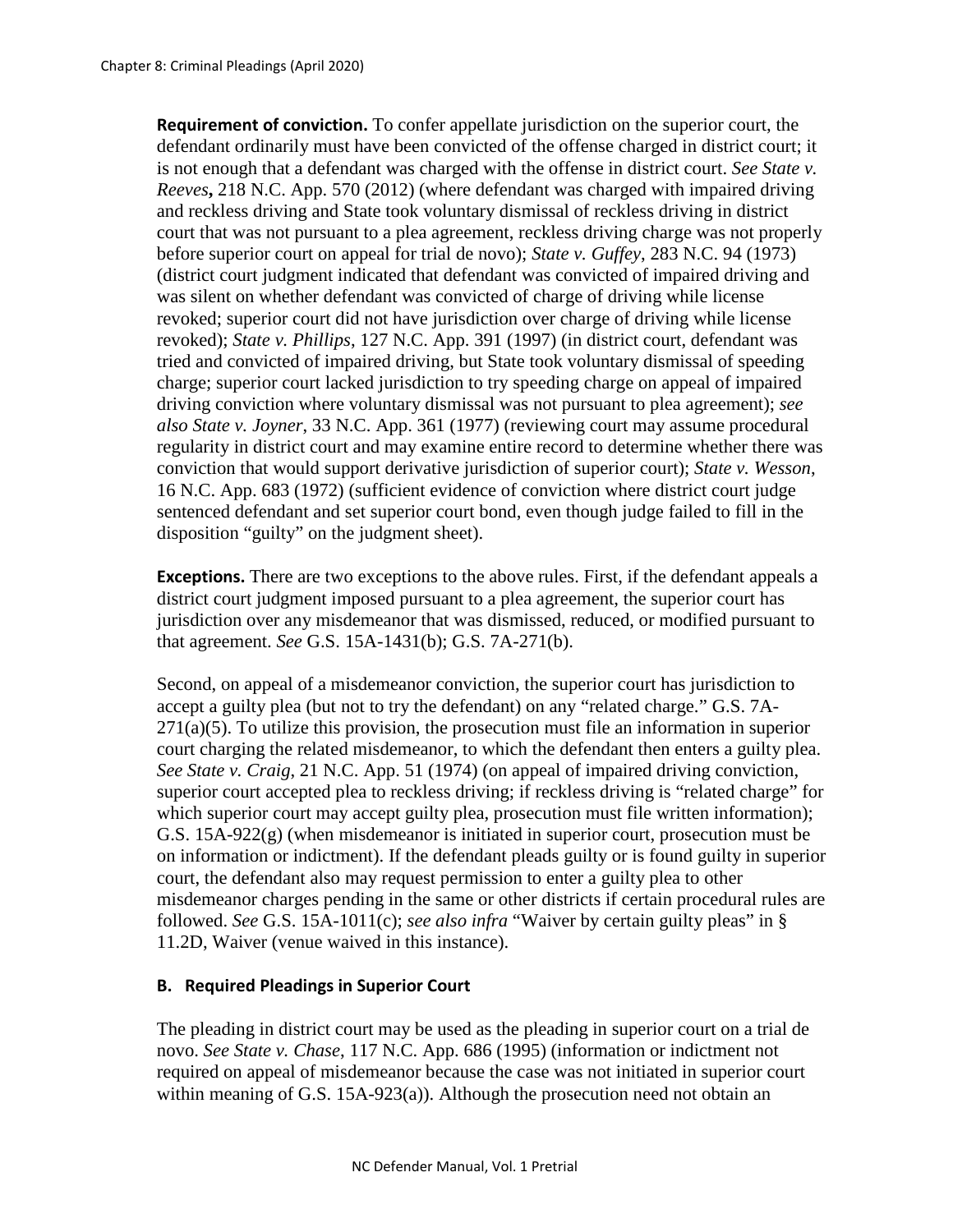indictment or information, the warrant or other district court pleading still must meet the rules for proper pleadings (discussed *supra* in § 8.2, Misdemeanors Tried in District Court). *See also State v. Jones*, 157 N.C. App. 472 (2003) (like other pleadings, citation may not be read to jury). Thus, the defendant may move to dismiss in superior court if the warrant or other pleading is defective. *See State v. Biller*, 252 N.C. 783 (1960) (judgment arrested where superior court judge erroneously denied defendants' motion to quash fatally defective warrants) (per curiam); *State v. Madry*, 140 N.C. App. 600 (2000) (motion to dismiss for failure to charge an offense was permissible in superior court on appeal for trial de novo); *see also* G.S. 15A-952(d) (defendant may move to dismiss for a jurisdictional defect "at any time"). *But see State v. Jones*, 371 N.C. 548 (2018) (defendant has right to object to being tried on citation and require that offense be charged in new pleading; however, defendant's failure to object in district court, where he was initially tried, precluded him from objecting to being tried on citation in superior court). [In the authors' opinion, if a citation is fatally defective and fails to meet even the more relaxed requirements for citations, discussed *supra* in "Citation" in § 8.2C, Types of Misdemeanor Pleadings, the defendant still may object to the sufficiency of the citation in superior court whether or not the defendant objected in district court; in that instance the defendant is not objecting to being tried on a citation but rather objecting to the sufficiency of the allegations. Further, the defendant may be able to challenge the sufficiency of the citation as a matter of basic due process-notice requirements under the state and federal constitution, an issue not specifically argued in *Jones*.]

If the defendant objects to the sufficiency of a warrant or other criminal process in superior court, the prosecution may file a statement of charges curing the defect as long as it does not change the nature of the offense alleged in district court. *See* G.S. 15A-922(e); *State v. Martin*, 46 N.C. App. 514 (1980) (stating rule); *see also State v. Killian*, 61 N.C. App. 155 (1983) (prosecution may not file statement of charges in superior court unless defendant objects to sufficiency of pleading); *State v. Clements*, 51 N.C. App. 113 (1981) (allowing amendment of warrant in superior court that did not change nature of offense). Thus, even if the defendant files a motion to dismiss before trial commences in superior court, the prosecution may not amend the pleading or file a statement of charges changing the nature of the offense alleged.

A statutory exception allows the State to amend a warrant in superior court to change the name of the rightful owner of property if the amendment does not prejudice the defendant. *See* G.S. 15-24.1; *State v. Reeves*, 62 N.C. App. 219 (1983).

In an impaired driving case, if the defendant appeals to superior court and the State intends to use an aggravating or grossly aggravating factor, the State must provide the defendant with written notice no later than 10 days before trial. G.S. 20-179(a1)(1); *State v. Hughes*, \_\_\_ N.C. App. \_\_\_, 827 S.E.2d 318 (2019) (holding this requirement applies without regard to whether the defendant received notice of aggravating factors in district court).